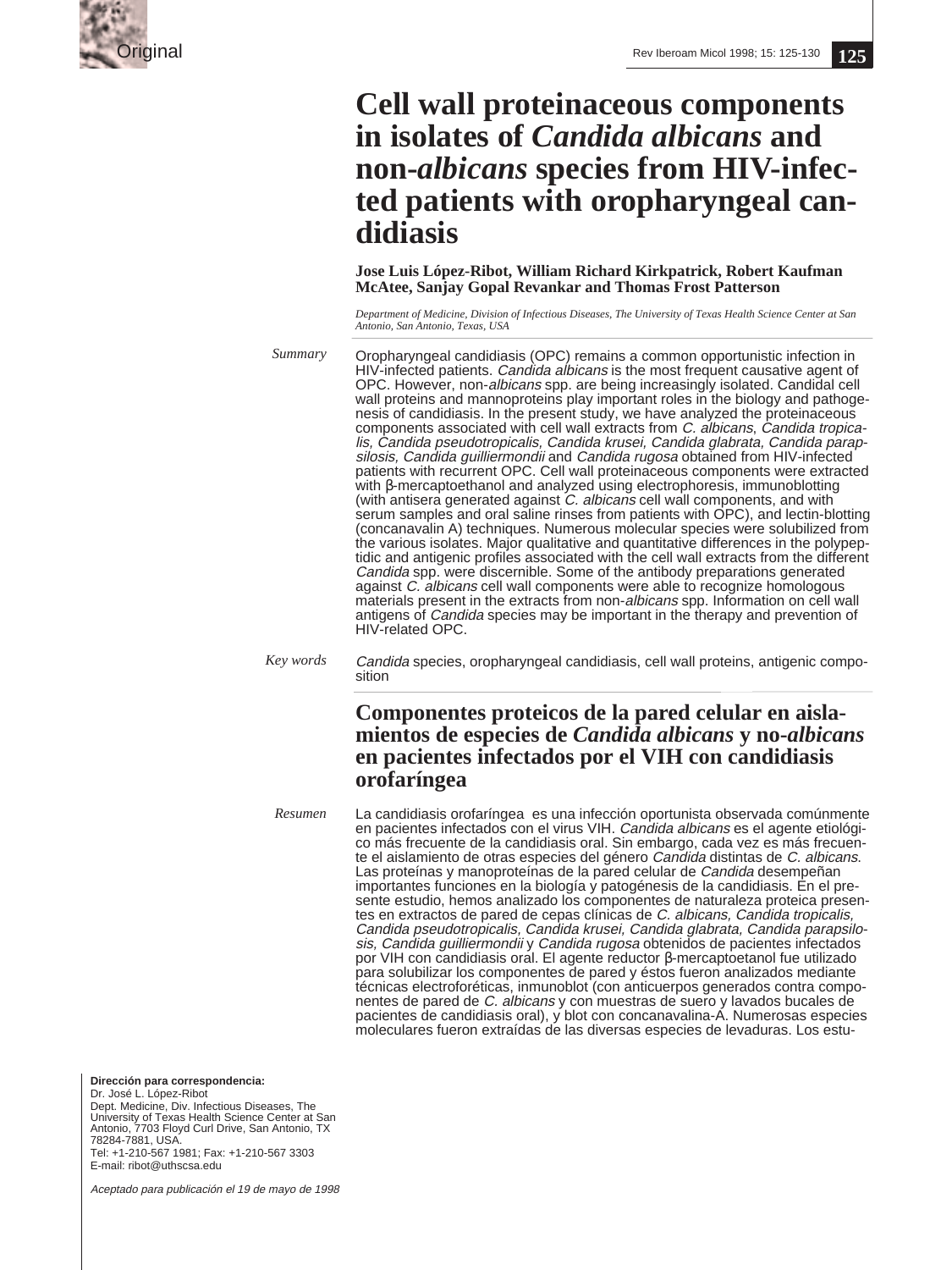dios revelaron diferencias cualitativas y cuantitativas en los patrones polipeptídicos asociados con los diferentes extractos de pared de las diferentes especies del género Candida, aunque también se detectaron ciertos materiales homólogos en varias de las diferentes especies. Información sobre antígenos de pared celular de especies del género Candida podría ser importante en el desarrollo de técnicas innovadoras para la terapia y prevención de la candidiasis oral en individuos inmunodeprimidos.

Oropharyngeal candidiasis (OPC) is one of the most common opportunistic infections in HIV-infected patients [1]. Fluconazole is very effective in the treatment of oral thrush, but an increasing problem is the emergence of yeast isolates, including *Candida albicans* and non*albicans* spp., with decreased susceptibility to fluconazole [2,3]. Although isolation of *C. albicans* seems to correlate with episodes of OPC, the role and significance of *Candida* organisms other than *C. albicans* in the pathogenesis of OPC remains unclear [4-8].

In the case of *C. albicans*, it is well established that the cell wall is important for almost every aspect of the biology and pathogenicity of this fungus [9]. Cell wall proteins and mannoproteins constitute the major antigens and host recognition molecules. A number of studies from different laboratories have demonstrated a high degree of complexity associated with the protein and mannoprotein composition of this supramolecular structure [10-14]. In some instances, the identity and/or the function displayed by individual moieties have been determined. Also, it has been described that the expression, chemical characteristics, and physiological properties of these proteins and mannoproteins depend on multiple factors related to both the organism and the environment [15,16]. This variability may help the fungus evade host defense mechanisms.

Compared to the extensive information on *C. albicans*, little is known about the protein component of cell walls from other *Candida* species. Previous studies have shown both similarities and differences in the cell wall composition from non-*albicans* spp. as compared to that of *C. albicans* [17-20]. Differences in cell wall-mediated functions, such as adhesion and immunomodulation, have been reported [21-25]. However, further information is needed in order to establish how these differences correlate with the pathogenicity observed among the different *Candida* species.

The present study describes the analysis of the proteinaceous composition associated with cell wall extracts from different *Candida* spp. isolated from HIV-infected patients with OPC, with special emphasis on the study of the antigenic characteristics of such moieties. Characterization of candidal cell wall components, particularly those displaying antigenic properties, may provide the basis for the development of urgently needed alternative strategies for the global management of candidiasis, especially in the case of infections caused by fluconazoleresistant strains.

#### **MATERIALS AND METHODS**

*Organisms and culture conditions*. Isolates of the different *Candida* spp. were obtained by oral saline rinses (10 ml) from seven HIV-infected patients with recurrent oropharyngeal candidiasis (OPC) enrolled in a longitudinal study to assess significance of fluconazole resistance. Species identification was performed by both biochemical (API 20C) and microbiological (including germ-tube test,

and color in CHROMagar plates) procedures. Fluconazole susceptibility was determined by both an agar dilution method [26] and the National Committee for Clinical Laboratory Standards (NCCLS) macrobroth procedure [27] (Table 1). Isolates were stored at room temperature as suspensions in sterile water. Working cultures were freshly prepared by subculturing the isolates onto plates containing Sabouraud dextrose agar, and kept at 4°C. For propagation as blastoconidia (yeast phase), a loopful of cells from the corresponding plate was inoculated into flasks containing the minimal medium supplemented with amino acids described by Lee and colleagues [28], and incubated for 24 h at room temperature in an orbital shaker.

*Preparation of cell wall extracts*. β-mercaptoethanol (β-ME) was used to solubilize protein and glycoprotein components from the walls of intact *Candida* cells as previously described [10,11,29] with minor modifications. Briefly, cells from cultures of each isolate were independently resuspended in alkaline buffer containing  $1\%$  (v/v) βME and incubated for 45 min at 37°C with gentle agitation. After treatment, the cells were sedimented, the supernatant fluid was recovered and centrifuged in a Millipore Ultrafree-15 centrifugal filter device for desalting and concentration (βME extract). The total sugar content in the different samples was determined colorimetrically with mannose as a standard [30].

*Polyacrylamide gel electrophoresis and Western blot techniques*. Cell wall components present in the βME extracts from the different isolates were separated by electrophoretic techniques under reducing conditions (SDS-PAGE) using precast 4-15% acrylamide gradient minigels (Bio-Rad, USA). Coomassie staining of the proteins present in the gels was performed as previously described [31]. Electrophoretic transfer to nitrocellulose membranes (Schleicher & Schuell, USA) was performed by conventional methods [32,33]. Indirect staining of glycoproteins present in the membranes with Concanavalin A was performed as previously described [34,35]. Different antibody preparations were used as probes for immunoblotting experiments: i) a pooled polyclonal antiserum generated against Zymolyase and βME cell wall extracts from *C. albicans* strain 3153A [29], ii) a polyclonal antibody preparation generated against the purified 58 kDa fibrinogen-binding mannoprotein (mp58) of *C. albicans* [36], iii) pooled serum samples, and iv) fresh pooled oral saline rinses (10 ml each) obtained from HIV-infected patients with OPC enrolled in the same study. The saline washes were centrifuged at low speed prior to their utilization in the assay. The different antibody preparations were diluted in 10 mM Tris-HCl buffer saline (pH 7.4), additioned with 0.05% Tween 20 and 1% BSA (TBSTB buffer). Anti-rabbit (IgG) or anti-human (IgG, IgM, and IgA) peroxidase-conjugated antibodies (depending on the antibody preparation used during the primary incubation) were used as indicator antibodies, with 4 chloro-1-naphtol as chromogenic reagent.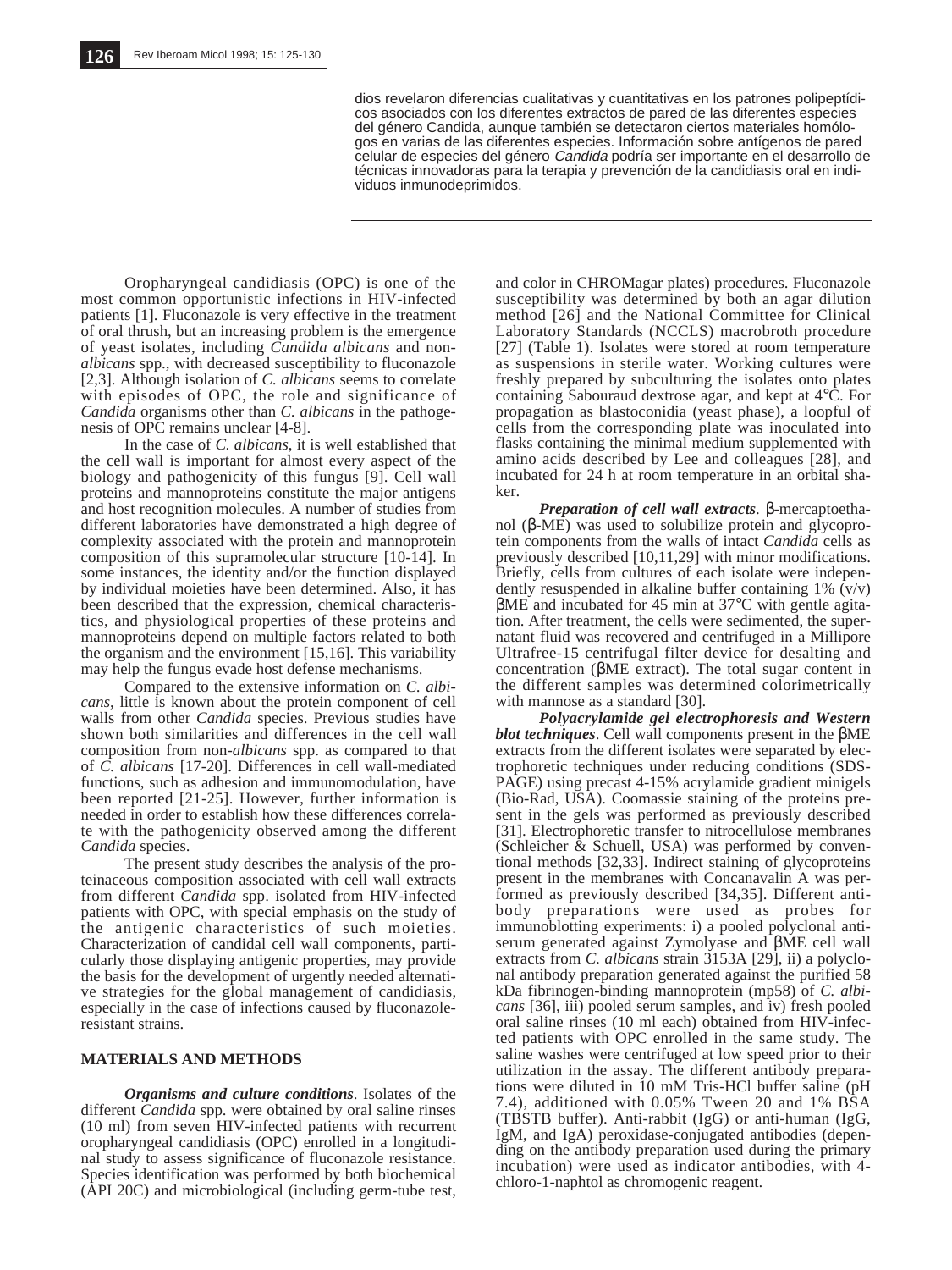**Table 1**. Identity of the *Candida* isolates from patients with OPC.

| <b>Species</b>                                                                  | Patient | Fluconazole MIC (µg/ml)<br>(NCCLS Macrobroth 48h) |
|---------------------------------------------------------------------------------|---------|---------------------------------------------------|
| C. albicans<br>C. tropicalis<br>C. pseudotropicalis<br>C. krusei<br>C. glabrata | R       | 16<br>64                                          |
| C. parapsilosis<br>C. guilliermondii<br>C. rugosa                               |         | 32                                                |

*Miscellaneous*. Gel electrophoresis reagents were from Bio-Rad Laboratories (USA). Unless otherwise stated, all other chemicals used were from Sigma Chemical Co (USA).

## **RESULTS**

For all the *C. albicans* and non-*albicans* strains tested, treatment of intact cells with βME led to the solubilization of a complex array of cell wall proteinaceous components, exhibiting a wide range of apparent molecular masses (from  $>500$  kDa to  $<20$  kDa) when separated by SDS-PAGE. Coomassie blue staining (Figure 1, Panel A) allowed detection of the medium-to-low  $\left($ <120 kDa) molecular mass proteins present in the different extracts and revealed major differences in the peptidic patterns associated with the βME obtained from the different *Candida* spp. In particular, the material extracted from *Candidapseudotropicalis* seemed to be enriched in low molecular mass species (<33 kDa), as compared to the extracts from the other species. The polypeptidic pattern of the extract from *Candida rugosa* seemed to be most similar to the one obtained from the *C. albicans* isolate, although this apparent similarity could not be confirmed when using more specific probes, such as antibody preparations (see below). In all cases, the high molecular material (>120 kDa) was insensitive to the dye, as has been reported previously [11,31]. Indirect Concanavalin Aperoxidase staining of the nitrocellulose blots revealed the glyco(manno)protein nature of the high molecular weight materials (HMWM) present in cell wall extracts from all species (Figure 1, Panel B). Staining with the lectin led to poorly resolved patterns due to the highly glycosylated and polydisperse nature of the HMWM [11]. However, some lower molecular weight discrete bands also reacted with the lectin. These were particularly noticeable in the cases of *Candida tropicalis* and *Candida guilliermondii*, but also for *Candida krusei* and *Candida glabrata*. A highly reactive well-defined band with an apparent electrophoretic mobility of 35 kDa was detected in the extracts from both *C. albicans* and *C. rugosa*.

Immunoblot analysis with pooled polyclonal antisera generated against components present in cell wall extracts from *C. albicans* 3153A [29], a collection strain, showed marked differences in the recognition patterns of the non-*albicans* strains (Figure 2, Panel A). As expected, high levels of reactivity were detected in the case of the homologous materials present in the cell wall extract from the *C. albicans* clinical isolate used in this study. This reactivity was detected along the whole spectrum of molecular masses. Recognition occurred with the non-*albicans* strains tested. However, a much weaker reactivity was detected for species other than *albicans*, particularly in the cases of *C. rugosa, C. glabrata* and *C. pseudotropicalis*, with the highest levels of cross-reactivity being detected in the extracts from *C. tropicalis* and *C. guilliermondii*.

When a monospecific antibody generated against the purified 58 kDa fibrinogen-binding mannoprotein of *C. albicans* was used as a probe in the immunoblots (Figure 2, Panel B) strong reactivity was detected with the homologous band present in the extract from the *C. albicans* isolate. Weak reactivity with a moiety of similar electrophoretic mobility, as well as with a much higher molecular weight material (that barely entered the gel) was detected in the extract corresponding to the *C. guilliermondii* isolate. No reactivity was observed in the case of βME extracts from all other non-*albicans* isolates.



**Figure 1**. Coomassie blue staining (Panel A) and Concanavalin-A staining (Pānel B) of the materials present in the βME cell wall extracts from the dif-<br>ferent *Candida* spp. isolated from HIV-infected patients. Cell wall components were separated by SDS-PAGE and stained with Coomassie blue<br>directly on the gel (Panel A), or transferred to nitrocellulose paper and stai-<br>ned with the lectin (Panel B). The amount applied to each well, expressed<br>as S show the electrophoretic mobility of standard proteins of known molecular masses (MM) run in parallel

Finally, antibody-containing serum samples and oral saline rinses from HIV-infected patients were used as probes in immunoblots of cell wall extracts from the different *Candida* spp. (Figure 3). Using pooled serum samples from patients with OPC (Figure 3, Panel A), the strongest level of reactivity was detected with the materials present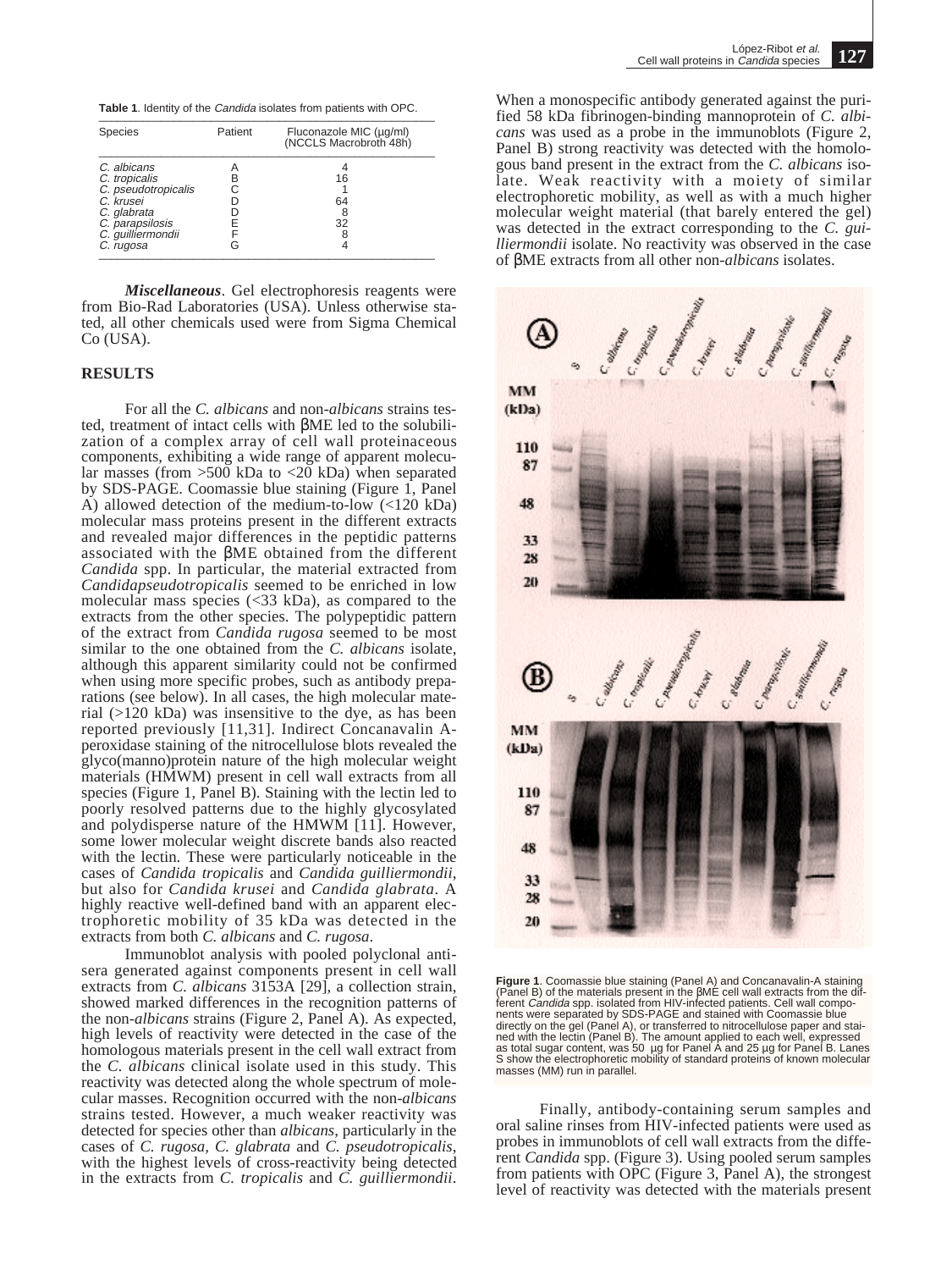

**Figure 2**. Western immunoblot analysis of the materials solubilized by βME from the different *Candida* spp. with pooled polyclonal antiserum (diluted<br>1:1,000 in TBSTB) generated against cell wall extracts from *C. albicans*<br>strain 3153A (Panel A), or with polyclonal antiserum (diluted 1:500 in TBSTB) generated against the purified *C. albicans* 58 kDa fibrinogen-bin-<br>ding mannoprotein (Panel B). Materials present in the extracts were sepa-<br>rated by SDS-PAGE and transferred to nitrocellulose membranes. Peroxidase-conjugated anti-rabbit IgG (diluted 1:2,000 in TBSTB) was used as indicator antibody. The amount applied to each well was 50 µg of mate-rial, expressed as total sugar content. Molecular masses (MM) of prestained standard proteins run in parallel (lanes S) are indicated.

in the cell wall extract from the *C. albicans* isolate. Antibodies present in serum samples recognized the polydispersed HMWM (as expected, since anti-mannan antibodies are ubiquitous in human sera [37], as well as several well-defined medium-to-low molecular mass bands present in the *C. albicans* extract. A particularly intense labeling was observed in the region of 70 to 90 kDa, that may include reactivity towards a cluster of candidal antigens, including HSP70s, that are highly immunogenic [38-39]. Also, among other bands, a high level of reactivity was detected against a moiety with an apparent molecular mass of approximately 47 kDa, that may correspond to enolase and/or the 47 kDa fragment of *C. albicans* HSP90, since both proteins are immunodominant antigens during candidiasis [40,41]. Lower levels of reactivity were detected towards materials present in the cell



**Figure 3.** Immunoblot analysis of the materials present in the βME extract from the different *Candida* spp. isolated from HIV-infected patients, using<br>as probes pooled serum samples (diluted 1:500 in TBSTB) of the same<br>HIV-infected patients with OPC from whom the strains were isolated (Panel A) or oral saline rinses (diluted 1:10 in TBSTB) of HIV-infected patients with<br>OPC (Panel B). SDS-PAGE and electrophoretic transfer to nitrocellulose<br>were performed as for Figure 2. A mixture of peroxidase-conjugated antihuman IgG, IgM, and IgA (diluted 1:500 each in TBSTB) was used as secondary antiserum. Molecular masses of standard proteins run in parallel (lanes S) are indicated on the left side of each panel.

wall extracts from non-*albicans* spp. Diffuse reactivity was observed against HMWM, especially in the case of *C. tropicalis* and *C. guilliermondii*. Reactivity with materials in the medium-to-low molecular mass range was particularly noticeable in the cases of *C. glabrata, C. parapsilosis* and *C. krusei*. When a preparation consisting of pooled oral saline rinses from patients with OPC was used as a probe in the immunoblots, the analysis further confirmed differences in cell wall antigens between the different species under investigation (Figure 3, Panel B). The highest levels of reactivity were observed for *C. albicans* and *C. tropicalis*. Some reactive materials were detected in extracts from *C. glabrata, C. parapsilosis, C. guilliermondii,* and *C. rugosa*, but not in extracts from *C. pseudotropicalis* and *C. krusei.*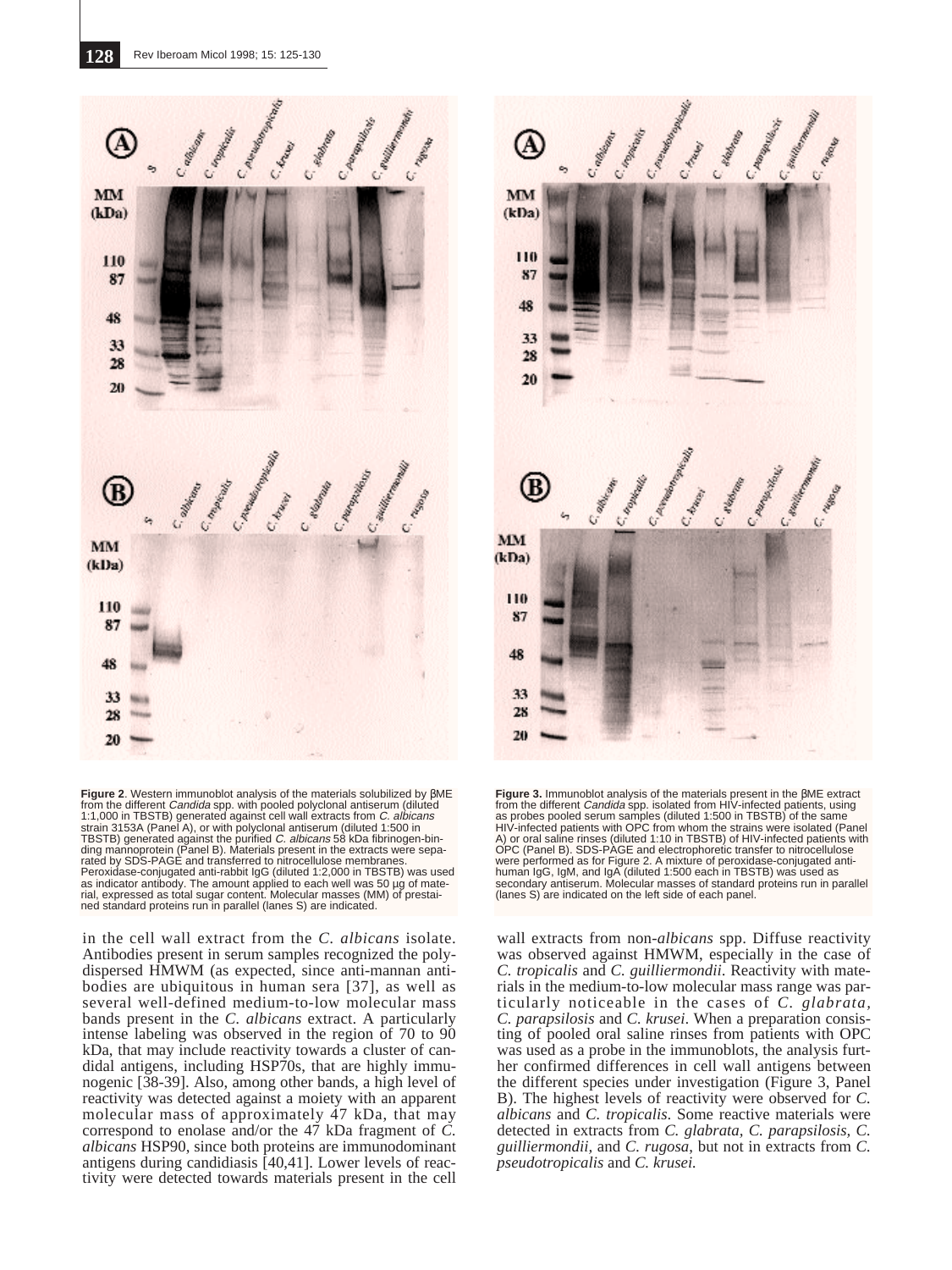#### **DISCUSSION**

Although much progress has been made in our understanding of the cell wall of *C. albicans* and its polypeptidic composition, comparatively little is known about the proteinaceous component of the cell surface of other species of *Candida*. In the present report, by using a combination of techniques, we have demonstrated a complex polypeptidic composition associated with cell wall (surface) extracts from different *Candida* species. Treatment with βME solubilized numerous molecular species, ranging from high  $(>100 \text{ kDa})$  to low  $(<20 \text{ kDa})$  molecular masses from the surface of all *Candida* isolates. The analysis also confirmed the existence of major differences in the polypeptidic and antigenic profiles associated with the cell wall extracts from different species of *Candida*, with distinctive patterns associated with each of the different species analyzed. These differences were already discernible by simple Coomassie staining of proteins in gels after electrophoretic separation. Lectin-blot staining with Concanavalin A revealed the presence of a conspicuous high molecular weight polydisperse material in the extracts from all isolates tested, including *C. albicans* and non-*albicans* species. However, immunoblot analysis using a polyclonal antibody against cell wall materials from *C. albicans*, together with serum samples and oral saline rinses from patients, revealed differences in antigenic cross-reactivity of this HMWM among the different species tested. This agrees with previous observations reporting differences in immunofluorescence recognition patterns for monoclonal antibodies directed to carbohydrate epitopes of *C. albicans* when used to detect homologous materials in the cell surface of non-*albicans* spp. [19,42-44], as well as with similarities and dissimilarities reported in the fine structure of carbohydrate (mannan) associated with cell wall proteins from different *Candida* species [45-47]. In the case of the non-*albicans* spp., the lack of reactivity with the monospecific antiserum generated towards the purified *C. albicans* 58 kDa fibrinogenbinding mannoprotein (except for weak reactivity in *C. guilliermondii*), seemed to indicate that the non-*albicans* species do not express this moiety, at least under the conditions that these experiments were performed.

Anti-*Candida* antibodies are present in the serum from normal and infected individuals. A local antibody response, mainly secretion of immunoglobulin A, is also induced at the mucosal level during episodes of OPC [51]. Thus, serum samples and oral saline rinses from patients with OPC provided additional antibody preparations for the study of cell wall antigens from the different *Candida* spp. Immunoblot analysis using both patients sera and oral saline rinses confirmed differences in reactivity of cell wall proteins among the different *Candida* species. In general, the βME extract obtained from the *C. albicans* isolate showed the highest degree of reactivity against these probes. This may be explained by the almost ubiquitous nature of *C. albicans* as a commensal of humans, as well as by its predominant role as an agent of infection, including in the patients from whom the serum samples and oral saline rinses used in this study were recovered. However, reactivity was also detected in the materials from non-*albicans* isolates. This reactivity could represent: i) cross-reactivity due to the existence of homology between the materials solubilized from non-*albicans* spp. with *C. albicans* antigens (as indicated also by crossreactivity in the immunoblots using rabbit antiserum against *C. albicans* materials), ii) reactivity to antigens specific for a given species that elicit an antibody response *in vivo* when the host is either colonized or infected by such species, or iii) a combination of the previous two possibilities.

In summary, this study revealed both a high degree of complexity and the existence of major differences in the polypeptidic and antigenic profiles associated with cell wall extracts from different *Candida* spp. Since cell wall moieties may be important in mediating the interaction with the host, information leading to a better understanding of these components is important. Studying the identity, expression and function of cell wall moieties could be instrumental in the development of new approaches to the management of candidiasis, that are urgently needed, especially in the case of infections caused by *Candida* strains that are resistant to conventional antifungal agents.

> *This work was supported by Public Health Service grants 5 RO1 DE11381 (to TFP) and 1 R29 AI42401(to JLL-R), grant M01-RR-01346 for the Frederic C. Bartter general Clinical Research Center, and an unrestricted educational grant from Pfizer. Chromogenic media was provided by CHROMagar® Candida (Paris, France). We thank the Fungus Testing Laboratory at UTHSCSA for performing antifungal susceptibility testing.*

## **References**

- 1. Klein RS, Harris CA, Butkus Small C, et al. Oral candidiasis as the initial manifestation of the acquired immunodeficiency syndro-
- me. N Engl J Med 1984; 311:354-357.<br>2. Rex JH, Rinaldi MG, Pfaller MA.<br>Resistance of *Candida* species to fluconazole. Antimicrob Agents Chemother 1995; 39:1-8.
- 3. Revankar SG, Kirkpatrick WR, McAtee R, et al. Detection and significance of fluco-
- nazole resistance in oropharyngeal candi-<br>diasis. J Infect Dis 1996; 174:821-827.<br>4. Barchiesi F, Morbiducci V, Ancarani F,<br>Scalise G. Emergence of oropharyngeal<br>candidiasis caused by non-*albicans* species of Candida in HIV-infected patients. Eur J Epidemiol 1993; 9:455-456.
- 5. Dronda F, Alonso-Sanz M, Laguna F, et al. Mixed oropharyngeal candidiasis due to Candida albicans and non-albicans Candida strains in HIV-infected patients. Eur J Clin Microbiol Infect Dis 1996; 15:446-452.
- Powderly WG. Mucosal candidiasis caused by non-*albicans* species of *Candida* in HIV-<br>positive patients. AIDS 1992; 6:604-605.
- Powderly WG, Robinson K, Keath EJ. Molecular epidemiology of recurrent oral candidiasis in human immunodeficiency virus-positive patients: evidence of two patterns of recurrence. J Infect Dis 1993; 168:463-466.
- 8. Quereda C, Polanco AM, Giner C, et al. Correlation between in vitro resistance to

fluconazole and clinical outcome of oropharyngeal candidiasis in HIV-infected patients. Eur J Clin Microbiol Infect Dis

- 1996; 15:30-37. 9. Cassone A. Cell wall of Candida albicans: its functions and its impact on the host. Curr Top Med Mycol 1989; 3:248-314. 10. Casanova M, Chaffin WL. Cell wall glyco-
- proteins of *Candida albicans* as released by different methods. J Gen Microbiol 1991; 137:1045-1051.
- 11. Casanova M, López-Ribot JL, Martínez JP, Sentandreu R. Characterization of cell wall proteins from yeast and mycelial cells wail proteins from yeast and my sellar seller<br>of *Candida albicans* by labeling with biotin: comparison with other techniques. Infect Immun 1992; 60:4898-4906.